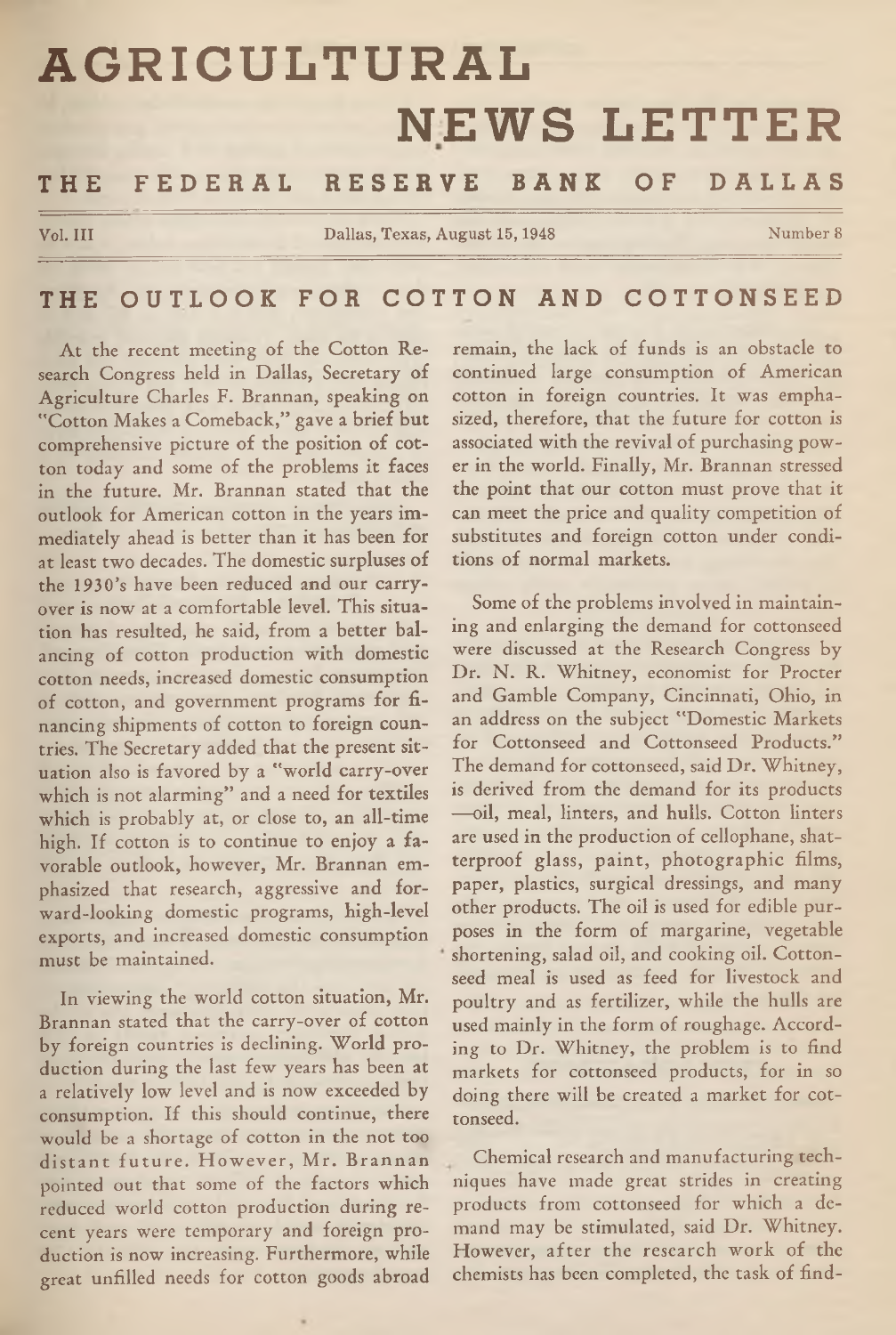ing a market for the products requires a tremendous amount of intelligence and labor, for each product obtained from cottonseed faces intense competition from other products which may be used for the same or similar purposes. Dr. Whitney emphasized that the maintenance of a large market for cottonseed will depend on further work on marketing phases of the problem.

According to Dr. Whitney, a market strategy designed to enlarge the demand for cottonseed products in the face of constantly growing competition from similar products should include six fundamentals: (1) the discovery of new and wider uses for the products, (2) maintenance of quality and of honest standards, (3) maintenance of prices of the products at competitive levels, (4) stability of prices, (5) intelligent and unremitting advertising, and (6) an adequate supply to provide for a moderately stable annual usage.

It was the opinion of these and other speakers at the Cotton Research Congress that there is a hopeful outlook for cotton and cottonseed but that future developments with respect to these commodities will depend on many factors and that strenuous efforts must be made constantly by all members of the industry to produce better products at lower costs in order to meet the competition of foreign cotton and domestic synthetics. Throughout the meeting it was emphasized that research is still the magic word in cotton's rise to a position of greater usefulness and is the key to a future of stable, assured markets for cotton products in this country and throughout the world.

#### FARM MANAGEMENT

#### **Trench Silos Cost Less; Construction Simple**

It is possible for the farmer of small means, and even for the tenant farmer, to have a trench silo, says H. M. Haws, Jr., Oklahoma A. and M. College agricultural engineer. A large percentage of Oklahoma farms are operated by tenants, and there are many owners who cannot afford to have an expensive silo.

For these people the trench silo has a place, he explains, for it provides a cheap and satisfactory method of storing feed during any season, and particularly during dry seasons when forage crops are threatened by drought.

There are several advantages of the trench silo: the cost of construction is low, it can be made any desired size and can be built on short notice for an emergency, it is fireproof and windproof, and it is easy to fill and to remove the silage. Probably the most desirable type is the silo lined with concrete and reinforced with a double layer of heavy hog wire. After the trench is dug, walls smoothed down, and the wire put in place, a three-inch layer of concrete should be applied, followed by a plaster finish.

Local county agents can provide bulletins and advice on construction of trench silos.

# **Fertilizers Applied to Grains Prove Profitable in Blacklands Tests**

In the fall of 1947, plantings of several small grains were made by the Texas Research Foundation, Renner, Texas, to determine their response to fertilizer. Four separate plots of each kind of grain were planted. In each group one plot was not fertilized, the second received an application of 500 pounds of 4-12-8 fertilizer per acre at planting time, the third was given a nitrogen topdressing in the spring, and the fourth had 4-12-8 fertilizer at planting time plus nitrogen topdressing in the spring.

The yields were harvested and measured in terms of bushels per acre. Wheat yields produced without fertilizer averaged 22.2 bushels per acre, and the addition of ammonium nitrate alone made little difference. Use of the 4-12-8 fertilizer increased yields to 27.9 bushels, while application of both fertilizers raised production to 30.4 bushels per acre.

Oats responded greatly to both ammonium nitrate and 4-12-8 fertilizer. The ammonium nitrate produced a yield of 39.1 bushels per acre as compared with 31.2 bushels on unfertilized land. Use of 4-12-8 fertilizer produced 43.5 bushels per acre, while application of both fertilizers raised the yields to 57.5 bushels per acre.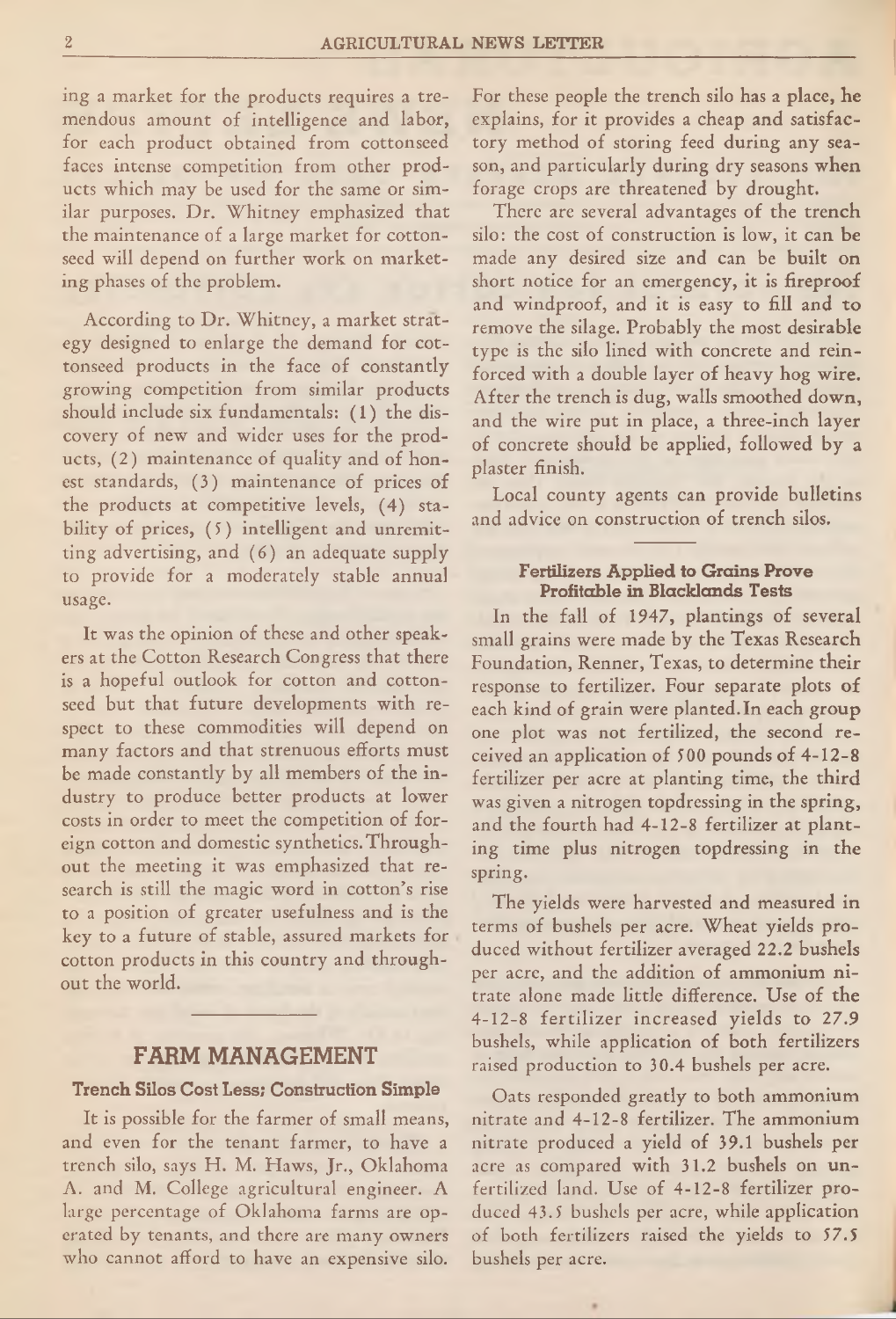Winter barley yielded 16.8 bushels on untreated land, but yields were increased to 21.8 bushels by use of ammonium nitrate. Use of 4-12-8 fertilizer raised yields to 24.4 bushels per acre or about 8 bushels above the yields on untreated soil. Application of both ammonium nitrate and 4-12-8 fertilizer raised yields to 35.1 bushels per acre or more than double the yield on unfertilized land.

The conclusion to be drawn from these experiments is that fertilizer applied to small grains on Blackland soils may be very profitable. Under present price relationships, additional yields more than offset the cost of these fertilizers.

### **Save Farm-Stored Grain From Insects**

Insects in farm cribs do tremendous damage. A thorough job of housecleaning bins and spraying them with DDT before newly harvested grain is stored will rid the bins of hold-over infestation and will give new grain a good chance to escape damage. With another corn harvest in the offing and in the face of urgent need for food and feed conservation, the cooperation of all grain farmers in a preharvest crib-cleaning campaign is being sought.

Information on methods of controlling insects in grain cribs is available from all county agents and state entomologists. Two informational leaflets, "Save Farm Grain by Fumigation" and "Save Farm-Stored Grain from Insects," issued cooperatively by the Office for Food and Feed Conservation and the Bureau of Entomology and Plant Quarantine, are available from county agents.

#### **Farm Machinery Outlook**

Production of farm equipment, currently at the highest rate in the history of the industry, is still inadequate to meet the demands of the American farmer and export requirements, according to a recent industry survey made by Standard and Poor's Corporation of New York. Shipments of agricultural machinery, including tractors for nonfarm use, rose 48.5 percent in 1947, and production figures of individual companies indicate a further increase this year of 20 to 25 percent.

Determined efforts to hold down prices have been made by the more efficient units in the industry, with the result that the increase in farm equipment prices has been less than that for manufactured goods generally. However, rising wage costs and pressure on margins recently prompted one of the larger manufacturers of farm machinery to lift prices on tractors by an average of 10 percent. Other producers will undoubtedly do likewise and price increases on additional items are probable, according to this report.

The present exceptional demand for equipment reflects high farm income in this country, the relative shortage of labor on farms, and the urgent need for continued large production of food and fibre throughout the world.

#### **Oil for the Farm**

In view of the large production of petroleum, an adequate supply of gas and oil for the farm may easily be assumed or taken for granted, but this assumption appears unwarranted, according to *PbilFarmer,* published by Phillips Petroleum Company. The total supply of oil products this summer is expected to be the largest in history, but, like the farmer, the oil industry is facing an unprecedented demand for its products. The industry expects to meet farmers' needs but there is little margin to spare, and this may be lost if there is interference with production and distribution of oil or if bumper crops increase the current record demand for oil.

Farm use of motor fuel alone is twice the prewar level. The number of tractors on farms in the United States has almost doubled since 1940, while the number of automobiles and trucks has also increased substantially, not to mention innumerable other oil-consuming units such as self-propelled combines, hay balers, pumps, and electric generators.

Despite records being established in oil well drilling activity, new refineries being built and old ones operated at or above capacity, and imports of oil exceeding exports, the oil